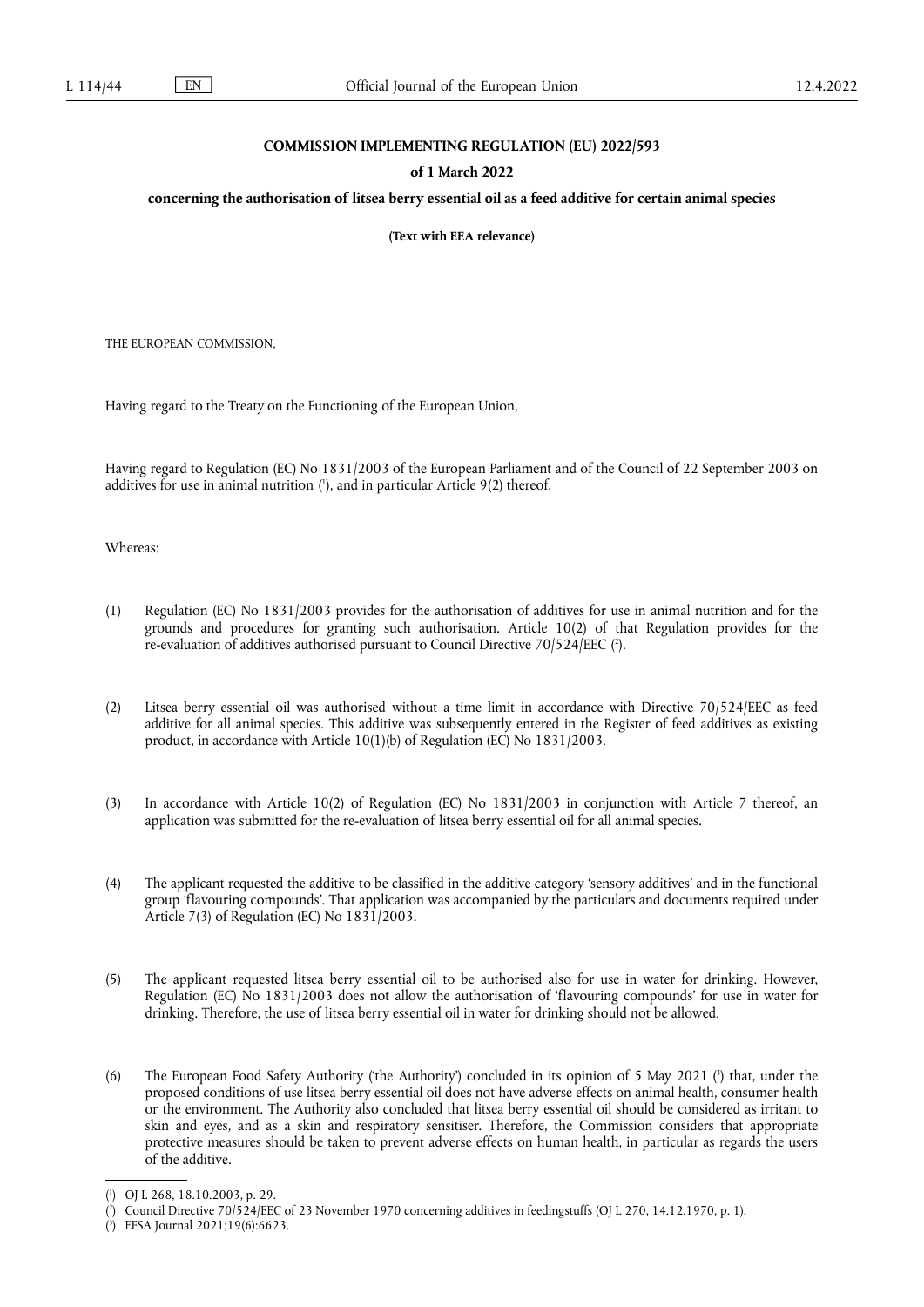- (7) The Authority further concluded, that litsea berry essential oil is recognised to flavour food and its function in feed would be essentially the same as that in food. Therefore, no further demonstration of efficacy is considered necessary. The Authority also verified the report on the methods of analysis of the feed additive in feed submitted by the Reference Laboratory set up by Regulation (EC) No 1831/2003.
- (8) The assessment of litsea berry essential oil shows that the conditions for authorisation, as provided for in Article 5 of Regulation (EC) No 1831/2003, are satisfied. Accordingly, the use of this substance should be authorised as specified in the Annex to this Regulation.
- (9) Certain conditions should be provided for to allow better control. In particular, a recommended content should be indicated on the label of the feed additives. Where such content is exceeded, certain information should be indicated on the label of premixtures.
- (10) The fact that litsea berry essential oil is not authorised for use as a flavouring in water for drinking, does not preclude its use in compound feed which is administered via water.
- (11) Since safety reasons do not require the immediate application of the modifications to the conditions of authorisation of the substance concerned, it is appropriate to allow a transitional period for interested parties to prepare themselves to meet the new requirements resulting from the authorisation.
- (12) The measures provided for in this Regulation are in accordance with the opinion of the Standing Committee on Plants, Animals, Food and Feed,

HAS ADOPTED THIS REGULATION:

## *Article 1*

## **Authorisation**

The substance specified in the Annex, belonging to the additive category 'sensory additives' and to the functional group 'flavouring compounds', is authorised as feed additive in animal nutrition, subject to the conditions laid down in that Annex.

### *Article 2*

### **Transitional measures**

1. The substance specified in the Annex and premixtures containing this substance, which are produced and labelled before 2 November 2022 in accordance with the rules applicable before 2 May 2022 may continue to be placed on the market and used until the existing stocks are exhausted.

2. Compound feed and feed materials containing the substance as specified in the Annex, which are produced and labelled before 2 May 2023 in accordance with the rules applicable before 2 May 2022 may continue to be placed on the market and used until the existing stocks are exhausted if they are intended for food-producing animals.

3. Compound feed and feed materials containing the substance as specified in the Annex, which are produced and labelled before 2 May 2024 in accordance with the rules applicable before 2 May 2022 may continue to be placed on the market and used until the existing stocks are exhausted if they are intended for non-food-producing animals.

# *Article 3*

## **Entry into force**

This Regulation shall enter into force on the twentieth day following that of its publication in the *Official Journal of the European Union*.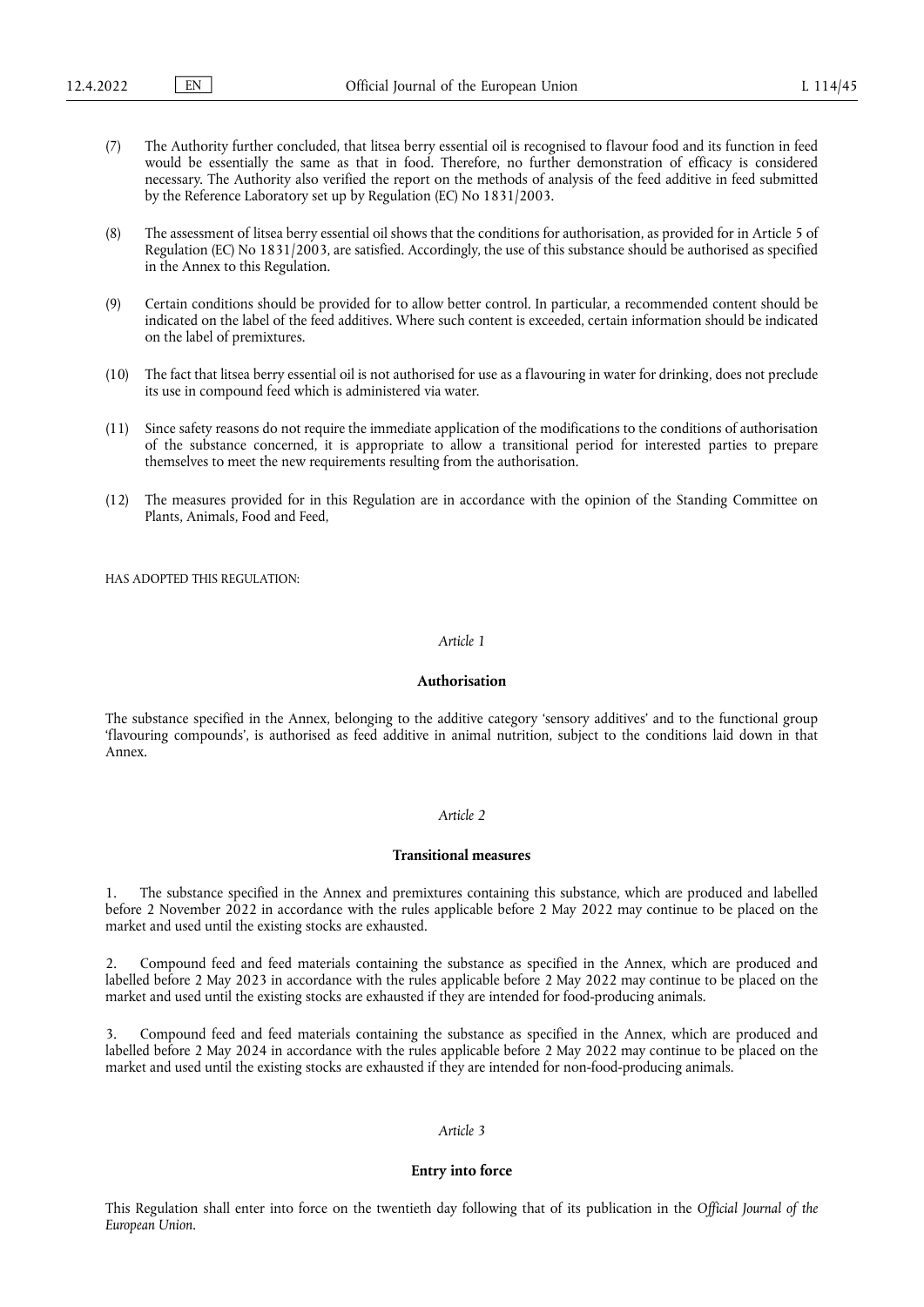This Regulation shall be binding in its entirety and directly applicable in all Member States.

Done at Brussels, 1 March 2022.

*For the Commission The President* Ursula VON DER LEYEN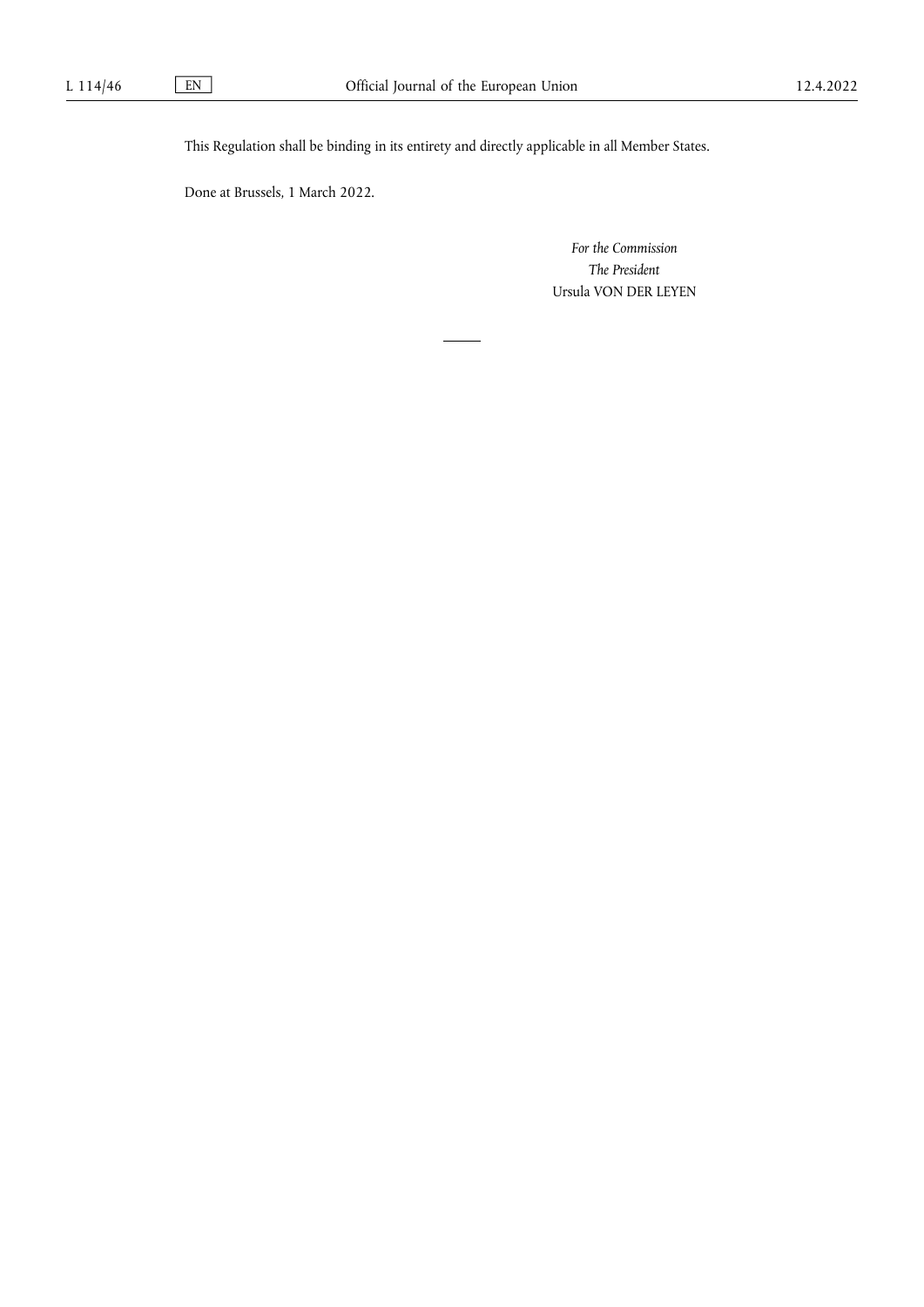$12.4.2022$ 

<span id="page-3-0"></span>*ANNEX* 

| Identification            | Name of the                |                               |                                                                                                                                                                                                                                                                                                                                                                                                                                                                                                                         |                                                                                                                                                                                                                |         | Minimum                                                                       |                    |                                                                                                                                                                                                                                                                                                                                                                                                                                                                                                                                                                                                                                                                                                      |                  |
|---------------------------|----------------------------|-------------------------------|-------------------------------------------------------------------------------------------------------------------------------------------------------------------------------------------------------------------------------------------------------------------------------------------------------------------------------------------------------------------------------------------------------------------------------------------------------------------------------------------------------------------------|----------------------------------------------------------------------------------------------------------------------------------------------------------------------------------------------------------------|---------|-------------------------------------------------------------------------------|--------------------|------------------------------------------------------------------------------------------------------------------------------------------------------------------------------------------------------------------------------------------------------------------------------------------------------------------------------------------------------------------------------------------------------------------------------------------------------------------------------------------------------------------------------------------------------------------------------------------------------------------------------------------------------------------------------------------------------|------------------|
|                           |                            |                               | Composition, chemical formula,                                                                                                                                                                                                                                                                                                                                                                                                                                                                                          | Species or category                                                                                                                                                                                            | Maximum | content                                                                       | Maximum<br>content |                                                                                                                                                                                                                                                                                                                                                                                                                                                                                                                                                                                                                                                                                                      | End of period of |
| number of the<br>additive | holder of<br>authorisation | Additive                      | description, analytical method.                                                                                                                                                                                                                                                                                                                                                                                                                                                                                         | of animal                                                                                                                                                                                                      | age     | mg active substance/kg of<br>complete feed with a<br>moisture content of 12 % |                    | Other provisions                                                                                                                                                                                                                                                                                                                                                                                                                                                                                                                                                                                                                                                                                     | authorisation    |
|                           |                            |                               | Category: Sensory additives. Functional group: Flavouring compounds                                                                                                                                                                                                                                                                                                                                                                                                                                                     |                                                                                                                                                                                                                |         |                                                                               |                    |                                                                                                                                                                                                                                                                                                                                                                                                                                                                                                                                                                                                                                                                                                      |                  |
| $2b491-e0$                |                            | Litsea berry<br>essential oil | Additive composition<br>Essential oil obtained from the<br>fruits of Litsea cubeba (Lour.) Pers.<br>Liquid form<br>Characterisation of the active<br>substance<br>Essential oil obtained by steam<br>distillation from the fruits of<br>Litsea cubeba (Lour.) Pers. as<br>defined by the Council of<br>Europe $(1)$ .<br>Geranial: 36-45 %<br>Neral: 25-35 %<br>Limonene: $9-15%$<br>Linalool: 0,4-3 %<br>Geraniol: 1-4 %<br>CAS number: 68855-99-2<br>Einecs number: 290-018-7<br>FEMA number: 3846<br>CoE number: 491 | Chickens for<br>fattening<br>Laying hens<br>Turkeys for<br>fattening<br>Pigs for fattening<br>Piglets<br>Lactating sows<br>Calves<br>Dairy cows<br>Cattle for<br>fattening<br>Sheep/Goats<br>Horses<br>Rabbits |         |                                                                               |                    | 1. The additive shall be incorpo-<br>rated into the feed in the form<br>of a premixture.<br>2. In the directions for use of the<br>additive and premixtures, the<br>storage conditions and stability<br>to heat treatment shall be indi-<br>cated.<br>On the label of the additive the<br>following shall be indicated:<br>'Recommended maximum<br>content of the active substance<br>per kg of complete feedingstuff<br>with a moisture content of<br>12%:<br>- Chickens for fattening:<br>$11 \text{ mg}$<br>$-$ Laying hens: 16 mg;<br>- Turkeys for fattening:<br>14 mg;<br>- Pigs for fattening: 23 mg;<br>$-$ Piglets: 19 mg;<br>- Lactating sows: 28 mg;<br>Calves (milk replacer):<br>48 mg; | 2 May 2032       |